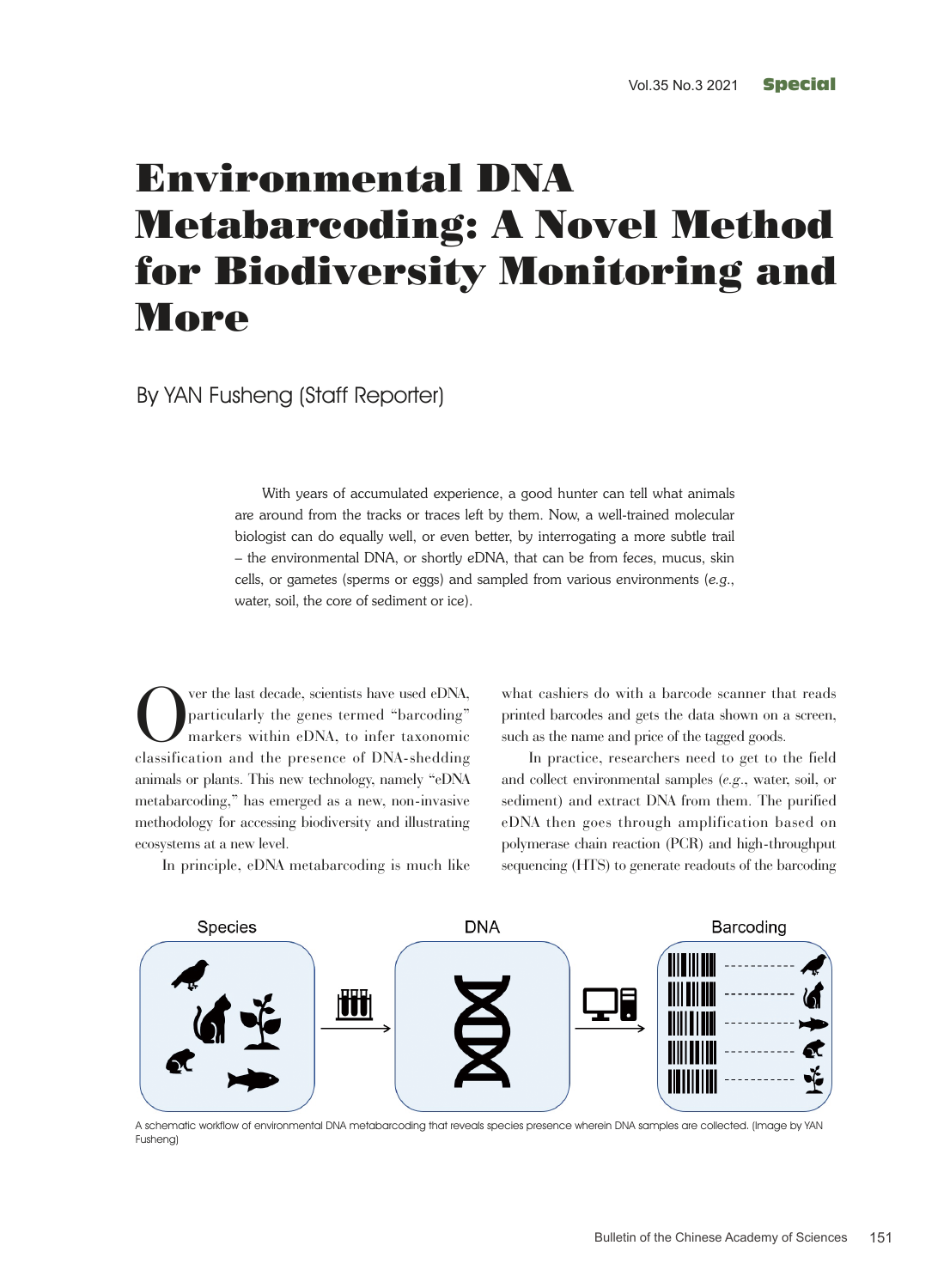

markers. Finally, researchers use bioinformatic pipelines to sort readouts into groups based on sequence similarity and match them with a reference "barcoding" database to infer species presence and overall biodiversity.

## Environmental DNA for Different Fields of **Study**

Since the advent of commercial high-throughput sequencing platforms, scientists have started to routinely use DNA metabarcoding to access the richness of microorganisms, making it a powerful complement to conventional culture-based methods.

Then scientists extended the use of eDNA to monitor the biodiversity of macro-organisms. Given that one of its first applications was the detection of North American bullfrogs in French ponds in 2008, eDNA metabarcoding immediately drew immense attention from researchers interested in invasion biology, followed by numerous studies of eDNA sampled from various aquatic environments. These initial studies confirmed the ubiquitous presence of eDNA from aquatic animals and made eDNA metabarcoding a prevalent method in detecting invasive species and illustrating local fauna.

Environmental DNA metabarcoding enables rapid, cost-effective, and noninvasive biodiversity assessment, making it a valuable tool for conservation biology. It becomes especially handy for detecting cryptic, rare, or threatened species that pose a significant challenge for traditional physical, acoustic, or

visual-based methods.

It also has the edge on the scale, speed, and comprehensiveness of informing richness and abundance of species in natural communities. eDNA can detect almost any DNA-shedding species when a comprehensive reference database is available. For example, Drummond *et al*. (2015) demonstrated the power of eDNA metabarcoding for accessing near-complete total richness of local fauna that covers all three domains (*e.g*., from bacteria to animals and plants) of life from topsoil. More importantly, scientists can use eDNA taken from the enormous scope in space and time to map the changes in species richness to inform conservation and management strategies.

Apart from informing the contemporary biodiversity, eDNA sampled from ancient environments (*i.e*., the core from sediment, ice, or permafrost) announces the past presence of species, because the sediment functions as a natural reservoir of eDNA. To date, animals and plants surveyed from lake sediment cores can inform about terrestrial and aquatic communities dated back to ten thousand years ago. Notably, eDNA sampled from glacial run-off may also allow us to peek into the records of animal and plant richness living in glacial and subglacial habitats.

## Creative Sampling of eDNA

Scientists have also sampled eDNA creatively for many individual purposes.

For instance, a research team from Denmark used bloodmeals from leeches to survey mammal diversity. They first demonstrated that PCR amplifiable mammalian blood DNA could survive for at least four months post-feeding in leeches and reckoned that most adult wild leeches might serve as DNA collectors of their last blood meal. The field test in a tropical Vietnamese rainforest demonstrated the method's efficacy by testing it *in situ* using terrestrial leeches caught in a tropical Vietnamese rainforest and identified a cryptic, rare, and



Danish researchers used bloodmeals from leeches to survey mammal diversity in a Vietnamese rainforest and identified a new cryptic species. (Adapted from I. B. Schnell et al.)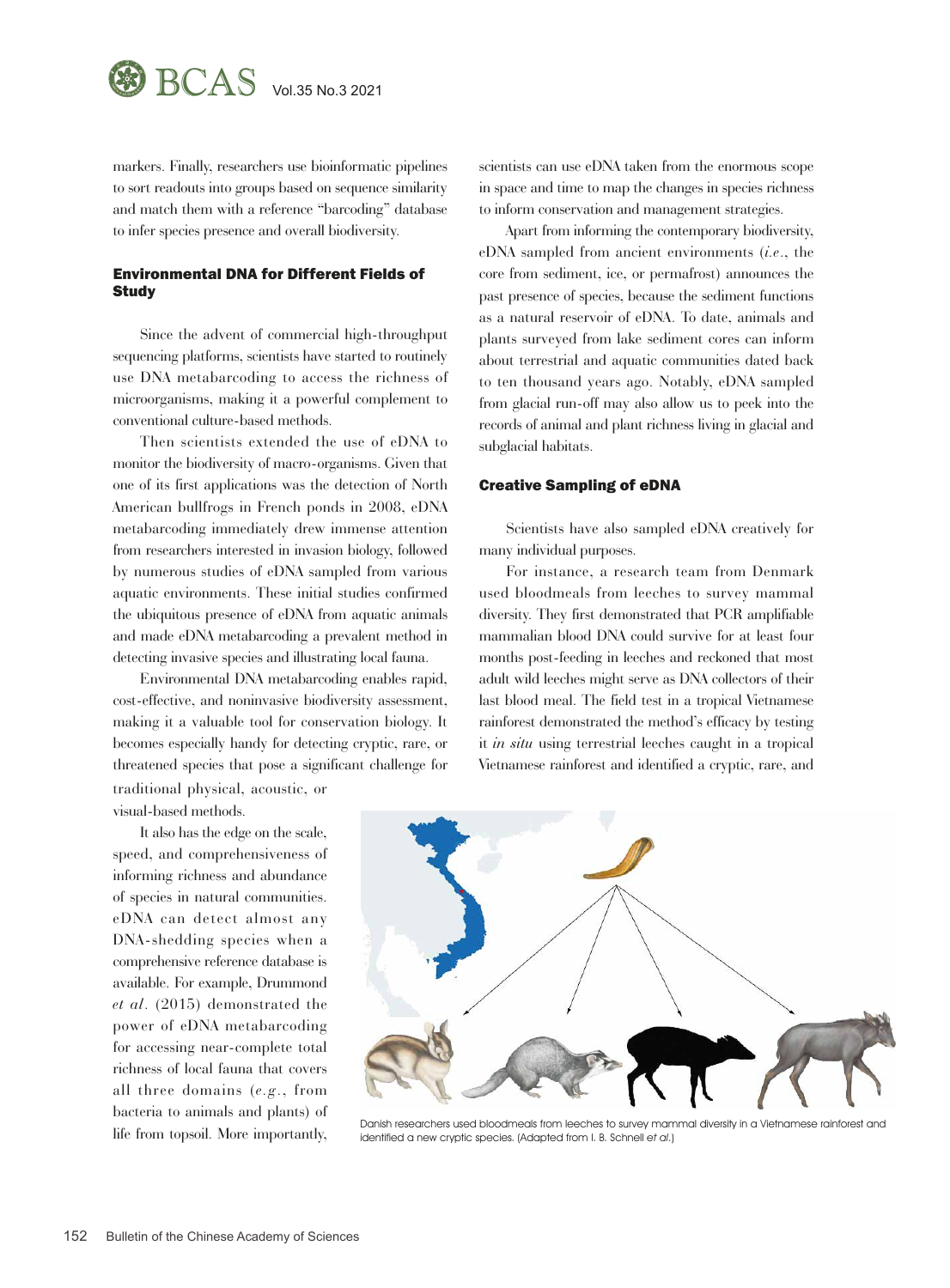

Metabarcoding of DNA sampled from the pollen mixture carried by a honeybee can uncover its foraging preference. (Image from Pixabay)

newly discovered mammalian species.

Pollen within honey or on pollinators' bodies can be used to reveal hidden interactions between pollinators and plants. Studies have shown that the illustrations of pollination networks based on DNA metabarcoding are more complicated and informative than traditional networks based on direct observations of insect visits to plants.

Fecal DNA has also been recognized as a critical DNA source to locate predators and preys in food webs. Surveys of feces from generalist predators, such as omnivorous wild cats that cover a large hunting territory, can act as "biodiversity capsules," and analysis of this eDNA source can indicate the biodiversity of prey communities in landscapes.

DNA plucked from air can also inform the presence of animals. Two preprints, posted on bioRxiv in July, suggest sampling air may enable a faster, cheaper way to survey nearby animals.

In December 2020, Elizabeth Clare, a molecular ecologist now at York University, set up vacuum pumps with filters in 20 locations in Hamerton Zoo Park and let them run for 30 minutes to enrich air DNA onto the

filter. The team identified 25 species of mammals and birds including 17 species kept at zoo and others living near and around it, such as hedgehogs and deer.

Another team, led by Kristine Bohmann from University of Copenhagen, filtered air at three locations in Copenhagen Zoo, and detected mammal, bird, amphibian and reptile species kept at the very zoo.

It seems that the analysis of airborne DNA may offer a new way in revealing the presence of otherwise hard to detect animals, such as burrowers who live in dry environments and fleeting birds out of the sight of survey cameras.

### Pros and Cons

Compared with traditional survey methods, eDNA is low-cost, noninvasive, and widely applicable for various habitats, including caves and mangroves that would otherwise be challenging for equipment or human access. eDNA also has the edge on the scale and comprehensiveness of informing species richness in natural habitats.

Additionally, one can store eDNA samples in a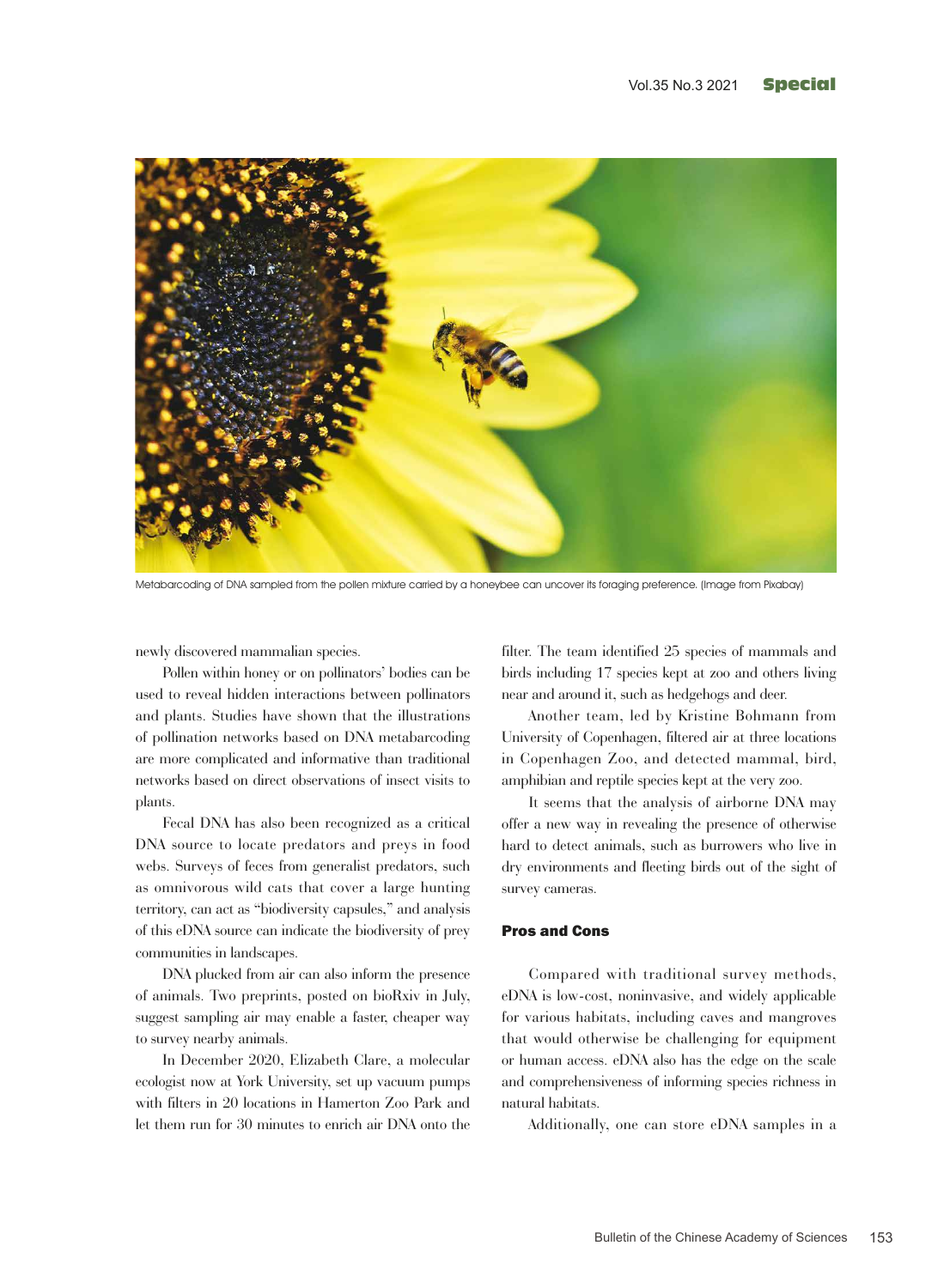



When wet mammals, including dogs and black bears, dry themselves within seconds by rapidly oscillating their bodies, they may spread DNA into the air. (Image from Pixabay)

freezer for quite a long time and revisit them whenever needed, such as peeking on a particular family or species of organisms that draws a sudden interest. The construction of eDNA libraries over spaces and across time holds great value in conservation and management policies.

However, like every other methodology, eDNA metabarcoding also has its limitations.

In practice, it takes some caution when interpreting eDNA data. Researchers are supposed to carefully consider the scale of inference in space and time for an eDNA sample when judging species presence in natural habitats. Such precaution stems from various uncertainties. For example, eDNA degradation can occur at different rates depending on sampling sources. Dilution is immense in oceans, quickly reducing the copy number of DNA per unit volumes to an undetectable level. Additionally, the transport of eDNA in rivers and lakes is quite different. All these factors create an inference challenge in space and time for eDNA analysis.

Based on eDNA analysis, we can not tell whether the DNA-shedding animals are alive or dead, male or female, what life stage they are in, and what they look like, which would be otherwise evident if we can hold the specimen in hands. So, as fundamentally a new way of querying the environment and sensing the biosphere, eDNA metabarcoding can supplement, not substitute, traditional biodiversity monitoring methods.

Besides, though eDNA metabarcoding has proven helpful in measuring a single species' relative abundance in marine environments, it is still challenging to simultaneously measure the relative abundance for multiple species from eDNA. Overall, using eDNA to infer the relative abundance of different species still lacks substantial evidence. Errors can stem from the field and the laboratory, including primer bias that skews the relative abundance of amplified DNA and library preparation methods that could drive the loss of rare reads.

## The Future Is Bright

Based on the above discussion, it is agreeable that eDNA has offered great opportunities in assessing community structure in different fields of study (*e.g*., ecology, conservation biology, and invasive biology).